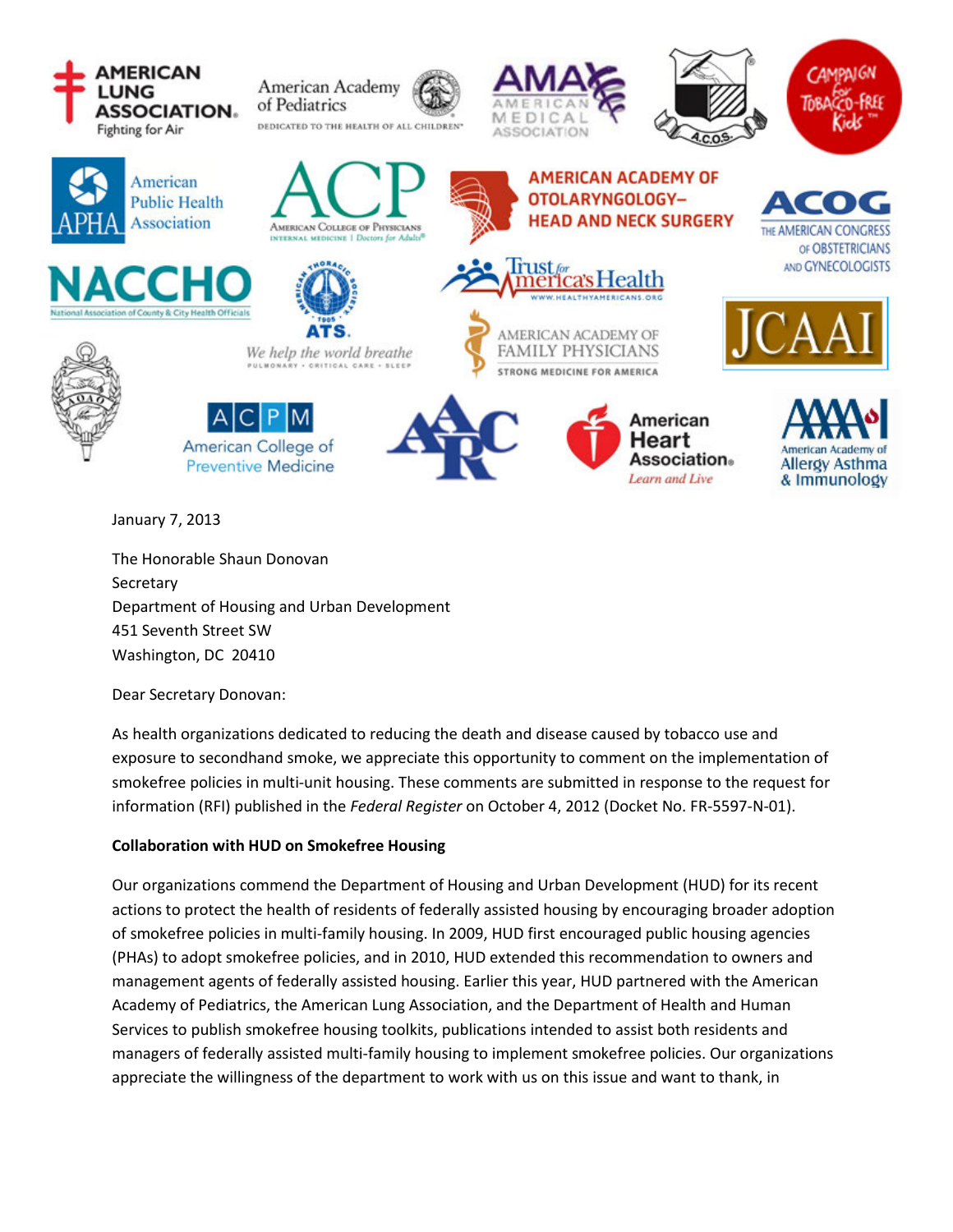particular, the HUD Office of Healthy Homes and Lead Hazard Control for their leadership and effort on this issue.

The RFI states that as of January 2011, 225 PHAs have implemented smokefree policies in some or all units. This is an important early measure of success. However, there is a long way to go before all children, pregnant women, adults, and seniors who live in multi-family housing will be protected from the dangers of tobacco smoke in their own homes. We look forward to continuing to collaborate with HUD to make further progress on this issue. As we will outline in these comments, we strongly believe that the only way to protect all residents of federally assisted multi-family housing is to adopt a nationwide smokefree policy covering all multi-family housing under HUD's control.

## **Secondhand Smoke Exposure Poses Serious Health Threats to Children and Adults**

Secondhand smoke (SHS) contains many poisons and cancer-causing chemicals, including nicotine, carbon monoxide, ammonia, formaldehyde, hydrogen cyanide, nitrogen oxides, phenol, sulfur dioxide, and others.<sup>1</sup> Twenty years ago, in 1992, the US Environmental Protection Agency classified SHS as a Class A known human carcinogen.<sup>2</sup> As such, SHS poses health concerns for all individuals, particularly children and pregnant women.

The reports of direct health effects of SHS exposure are numerous and growing in number. The most recent comprehensive report of these effects is the 2006 US Surgeon General's report, *The Health Consequences of Involuntary Exposure to Tobacco Smoke*. <sup>3</sup> The report details how even small amounts of exposure can have serious health effects, resulting in the conclusion that there is no safe level of exposure to secondhand smoke. SHS can cause or exacerbate a wide range of adverse health effects, including lung cancer, heart disease, respiratory infections, sudden infant death syndrome (SIDS) and asthma.

The evidence supporting the association of SHS exposure of children with respiratory illnesses is strong. Increased rates of lower respiratory illness, middle-ear infections, tonsillectomy and adenoidectomy, cough, asthma and asthma exacerbations, hospitalizations, and sudden infant death syndrome have been reported.<sup>4</sup> The scope of these illnesses is huge: it has been estimated that SHS exposure causes asthma symptoms in 200,000 to one million children and contributes to as many as 8,000 to 26,000 new cases of asthma per year.<sup>5</sup> SHS exposure exacerbates many chronic diseases. Children with sickle cell disease who are exposed to SHS have a higher risk of crises that require hospitalization than do unexposed children.<sup>6</sup>

Another effect of SHS exposure is increased school absenteeism. Analysis of data from the Third National Health and Nutrition Examination Survey (NHANES) showed that SHS-exposed children were twice as likely to miss 6 or more school days per year than were unexposed children.<sup>7</sup> A study of California schoolchildren showed that SHS-exposed children had a similar increased risk of absence from school, with risk increasing as the number of household smokers increased.<sup>8</sup> Even very low levels of SHS exposure, such as that seen in a child with a parent who smokes only outside,  $9^9$  have been associated with decreases in reading and math scores.<sup>10</sup>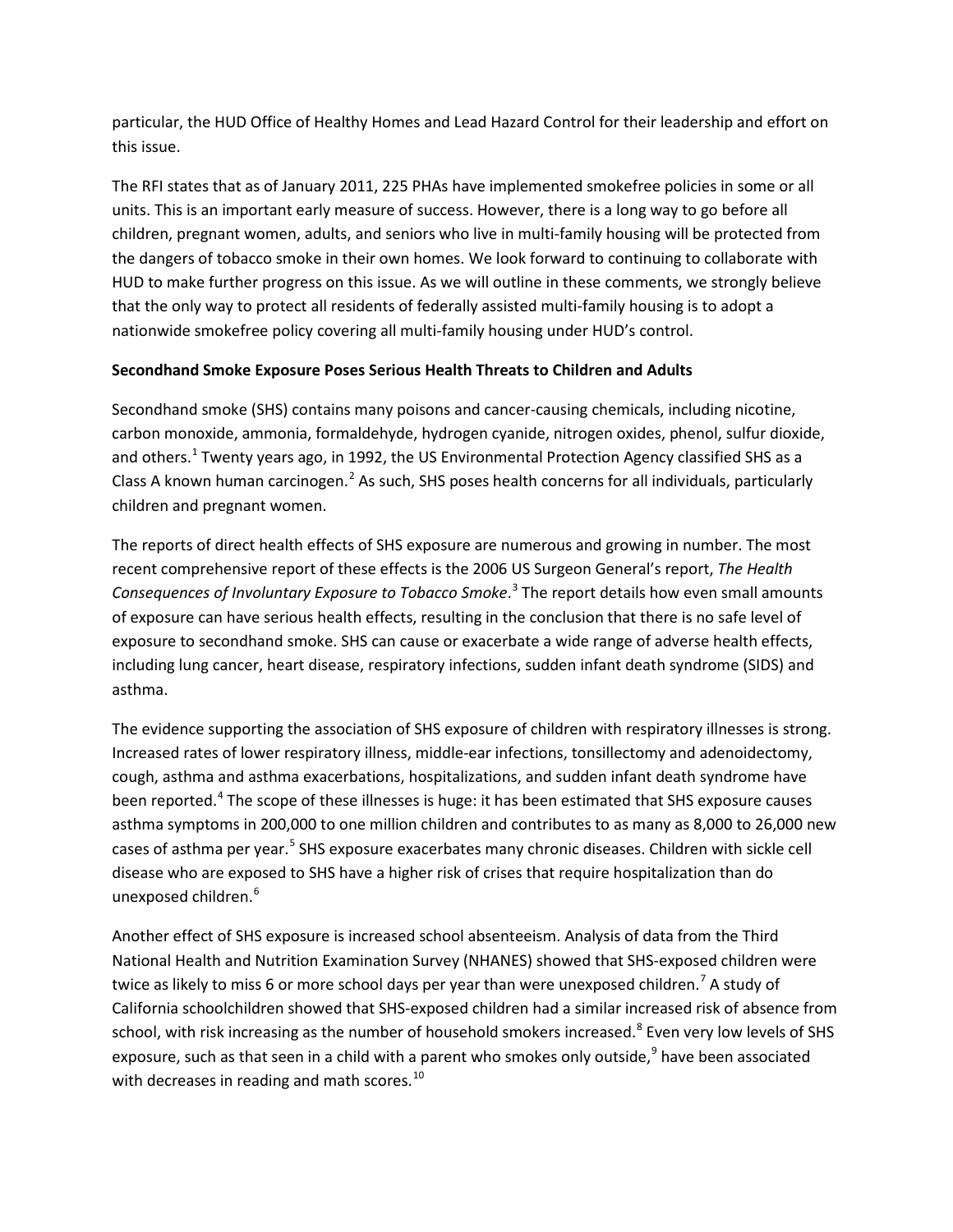One of the significant consequences of prenatal tobacco exposure is sensitization of the fetal brain to nicotine, which results in increased likelihood of addiction when the brain is exposed to nicotine at a later age. Studies of rodents<sup>11</sup> and primates<sup>12</sup> that were exposed prenatally to tobacco have demonstrated subtle brain changes that persist into adolescence and are associated with tobacco use and nicotine addiction.<sup>13</sup> Population-based human studies have demonstrated associations between prenatal tobacco exposure and early tobacco experimentation<sup>14</sup> as well as increased likelihood of tobacco use as an adolescent and adult.<sup>15</sup>

Children and the elderly represent a disproportionate share of fire victims, and smoking materials are the most common ignition source of fatal residential fires.<sup>16</sup> It has been estimated that smoking causes approximately 30 percent of US fire deaths overall, with at least 100,000 fires each year caused by children playing with ignition materials such as matches and lighters. The rate of fire deaths has decreased as smoking has decreased. $^{17}$ 

### **Residents of Multi-Family Housing are Involuntarily Exposed to Secondhand Smoke**

Secondhand tobacco smoke is clearly a significant public health hazard, and maintaining a smokefree home is a wise decision to decrease a family's exposure to SHS. Unfortunately, this alone is not sufficient to prevent all exposure to SHS. Tobacco smoke does not stay confined within a single unit in multi-family apartment buildings. Ventilation systems can distribute SHS throughout a building.<sup>18</sup> SHS can seep through walls and cracks.

The data now clearly demonstrate that the residents of smokefree units in multi-family buildings without smokefree air policies are not safe from tobacco smoke exposure. A Boston-based study published in 2009 measured levels of nicotine, an indicator of secondhand smoke exposure, in 49 lowincome units in multi-unit buildings. Overall, 94 percent of units had detectable nicotine levels, including 89 percent of units where no one smoked in the home.<sup>19</sup>

A 2011 nationally representative study, conducted through the Social Climate Survey, found that among individuals who lived in multi-family housing where no one smokes inside the home, 31 percent smelled smoke in their building. Of these respondents that reported smelling smoke in their building, approximately half (49 percent) reported smelling smoke in their own units, 38 percent reported smelling smoke in their unit at least once per week, and 12 percent reported smelling smoke in their unit at least once per day.<sup>20</sup> This nationally representative study confirms the results of several stateand community-level studies measuring prevalence of smoke incursions into smokefree units.<sup>21</sup>

An alarming study published in 2011 confirmed that children who live in multi-family housing have significantly higher exposure to secondhand smoke than those who live in detached housing. The study included 5,002 children ages 6 to 18, and excluded any child who lived with someone who smokes in the home. Using data from the National Health and Nutrition Examination Survey, the authors of the study were able to show that when compared to children living in detached housing, levels of cotinine, a chemical marker of nicotine in the blood, among children living in multi-family housing were significantly higher. $^{22}$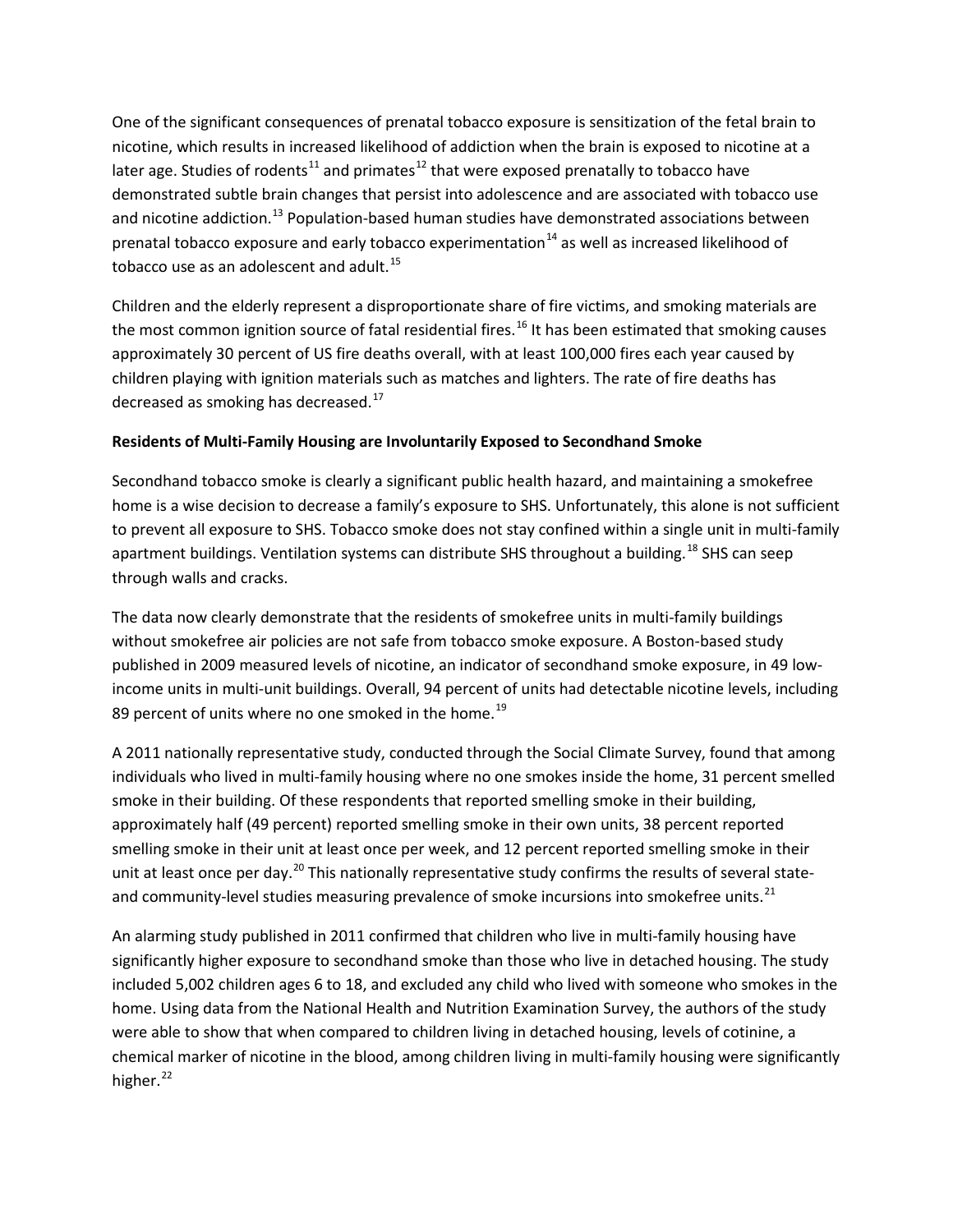#### **Prevention of Secondhand Smoke Exposure Requires Smokefree Policies**

The above evidence clearly demonstrates that residents of multi-family housing are exposed to secondhand smoke even if they live in a unit where no one smokes. Therefore, the only way to fully protect children and adults who live in multi-family housing from secondhand exposure is to implement building-wide smokefree air policies.

Partial smokefree policies, those that prohibit smoking in common areas like hallways, will not protect all residents from SHS. The 2011 Social Climate Survey showed that multi-unit residents in buildings with the strongest smokefree air policies were the least likely to report smelling smoke. The data also showed that policies that only prohibited smoking in common spaces—and not individual units—did little to prevent residents from smelling smoke. $^{23}$ 

Experts in building ventilation agree that keeping a smokefree unit is insufficient in removing health risks. The American Society of Heating, Refrigerating and Air-Conditioning Engineers (ASHRAE) explained in a policy statement that the only means of effectively eliminating the health risks associated with indoor exposure is to make them smokefree.<sup>24</sup>

### **HUD Should Adopt a National Smokefree Policy**

As a crucial part of a larger national effort to eliminate involuntary exposure to tobacco smoke in all multi-family housing—whether publicly assisted or not—we urge HUD to initiate rulemaking to implement smokefree policies in all HUD-assisted multi-family housing. A national smokefree air policy is the only way to ensure that all children and adults who are living in assisted housing, no matter where in the country, are protected from the dangers of SHS.

All people, regardless of income, should be able to enjoy healthy housing, free of secondhand smoke and other dangerous conditions. However, the existing lack of smokefree air policies disproportionately impacts lower-income families who cannot move due to economic, health or other reasons. Higherincome individuals are better able to relocate their families to remove them from an unhealthy environment. Public housing residents are more likely to be members of vulnerable populations: 38 percent are children, 31 percent are seniors, 30 percent are disabled, and 89 percent are classified by HUD as "very low income."<sup>25</sup> Data also suggest that those in government assisted housing are more likely to be exposed to SHS than those in other multi-family housing. The 2011 Social Climate Survey showed that multi-family housing residents were more likely to smell smoke in their building if they received government subsidies for their housing.<sup>26</sup> Clearly, the status quo discriminates against vulnerable populations.

Not only are smokefree air policies beneficial for residents and managers, multi-unit housing residents consistently report that they desire smokefree air policies. There is data showing that a majority of residents want smokefree air policies implemented where they live.<sup>27</sup>

While our organizations believe the health and other benefits of making all HUD-assisted multi-family housing smokefree are overwhelming, it is likely HUD will receive some comments against smokefree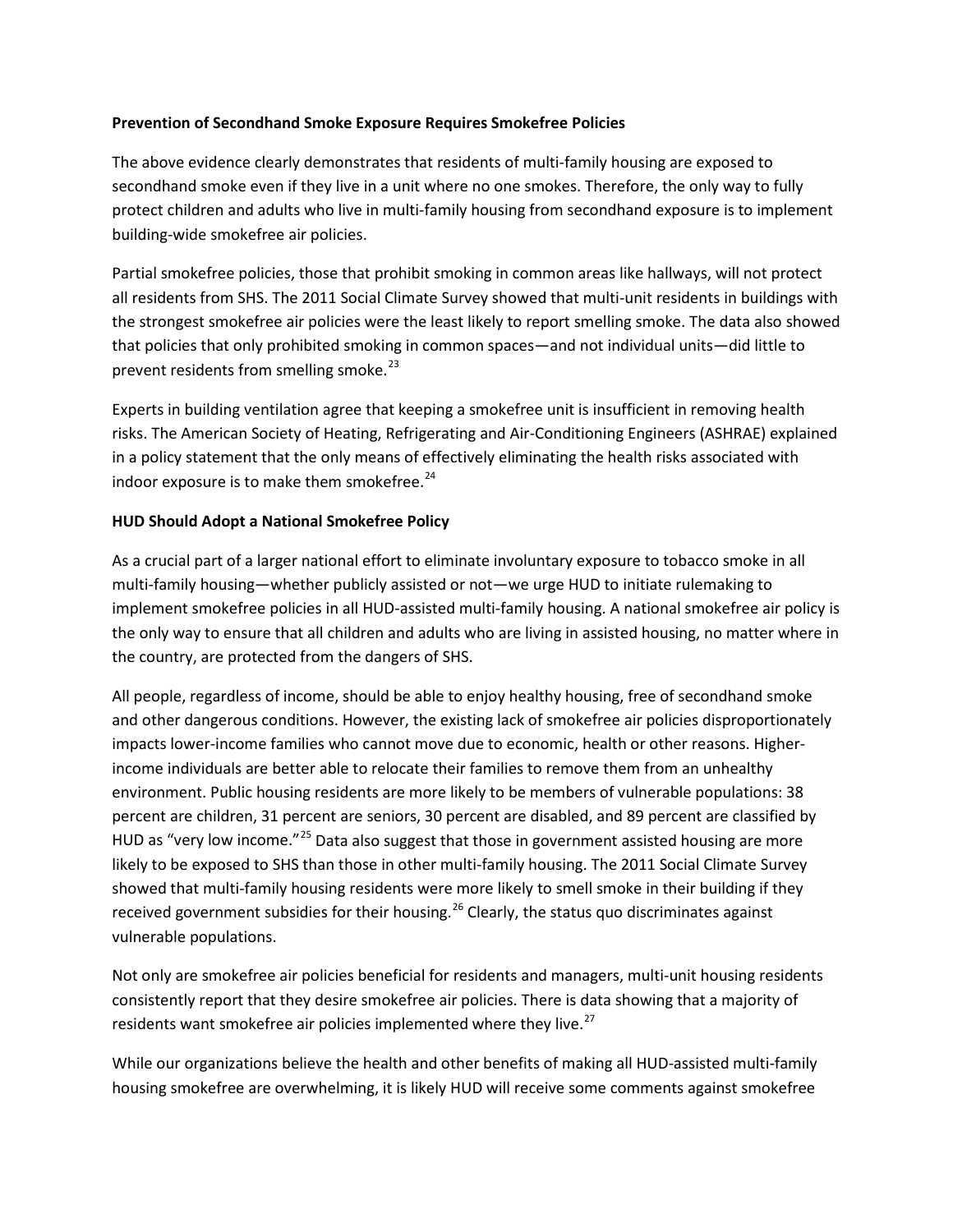housing. Below are some concerns that HUD may receive and our responses to them. One argument that may be raised is that a smokefree policy infringes on a legal activity or a person's right to smoke. While smoking may be a legal activity, there is no right to smoke. Many jurisdictions in the United States have placed restrictions on where smoking is permitted to protect the health of nonsmokers, and these restrictions have been almost universally upheld in court cases.

U.S. law supports many restrictions on the conduct of individuals that affects their neighbors, including prohibitions on nuisances such as excessive noise levels. Smokefree air policies in multi-family buildings do not prohibit residents from smoking altogether; they only prohibit residents from smoking in locations that can cause harm to their neighbors. People who smoke could still be allowed to smoke in outdoor locations away from the building that would not pose harm to others. Building-wide smokefree air policies, therefore, do not infringe on any protected liberties or freedoms afforded to a person who smokes. Rather, such policies protect the right of all the children and nonsmokers who to reside in shared indoor environments.<sup>28</sup>

Smokefree air policies also have collateral benefits for building managers as nonsmoking units are significantly less expensive to turn over than smoking units when a tenant moves out. Turnover costs are two to seven times higher in homes when smoking is allowed.<sup>29</sup> Because the risk of fire is reduced when smokefree air policies are implemented, some insurance companies offer discounts on property casualty insurance.<sup>30</sup> Reductions in SHS will also lead to lower costs to society, both from decreased health care costs and improved productivity. Smokefree policies may also encourage existing smokers to quit.

As with any worthwhile public health innovation, there will undoubtedly be implementation challenges. However, as HUD points out, hundreds of PHAs have already implemented smokefree air policies and found that these challenges are anything but insurmountable. We urge HUD to closely analyze the comments received in this docket in order to fully understand how these obstacles have been successfully addressed and overcome in many communities around the nation. We believe that many commonly cited objections to smokefree air policies—such as a concern that they will increase undesirable loitering outside buildings—have not shown themselves to be significant issues when a policy is actually implemented.

Enforcement has been raised as a particular challenge, with some arguing that smokefree air policies will result in increased evictions. However, smokefree air policy violations should be treated like any other housing policy violation—including restrictions on noise levels—and as such should be addressed, enforced and respected in the same manner and consistency as any other housing provision. Eviction is often a means of last resort for any lease violation and experience has shown that the ultimate consequence of eviction is rarely used.

Some have also argued that smokefree policies discriminate against disabled individuals who may be less able to smoke outside. However, smoking is not a basic human need and therefore does not require reasonable accommodation under the Americans with Disabilities Act. In fact, it is smoking inside buildings that discriminates against the greater majority of nonsmoking disabled individuals because they cannot escape tobacco smoke infiltrating their own apartments. Nicotine addiction can be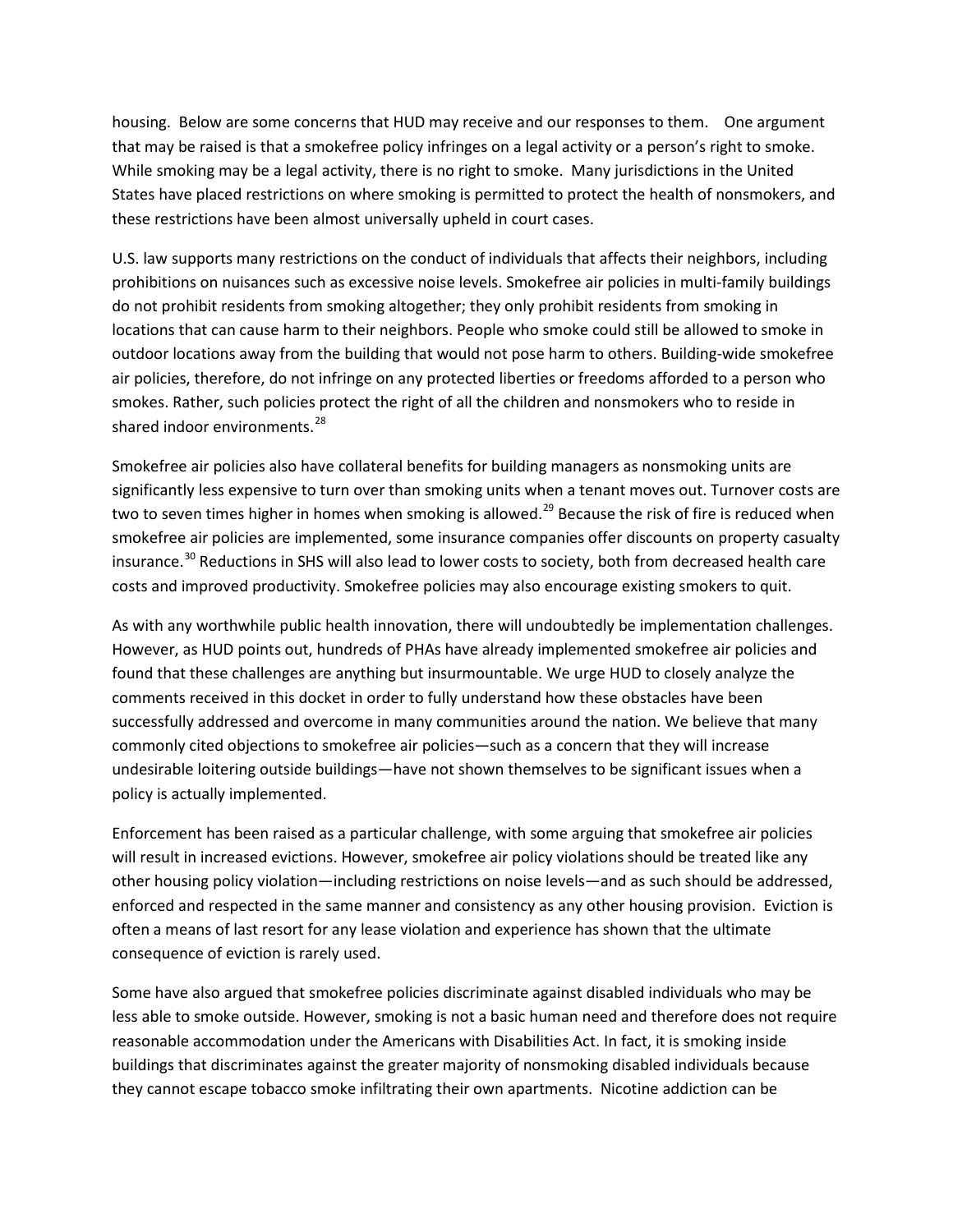addressed using available, safe, FDA-approved nicotine replacement options. These forms of nicotine are available as gum, patch, lozenge, nasal spray, and inhaler. With assistance, every smoker can quit and research has shown that at least 70 percent of smokers say they want to quit.<sup>31</sup> Overall, the rights of the disabled population, including disabled children and those with respiratory disabilities, are best protected by smokefree building policies that ensure a safe environment for all residents.<sup>32</sup>

Thank you for your attention to this critical public health issue. We look forward to continuing to work with HUD to promote healthy living environments, free of exposure to secondhand smoke, for all children and adults. If you have any questions, please contact James Baumberger at the American Academy of Pediatrics (202.347.8600) or Erika Sward at the American Lung Association (202.785.3355).

Sincerely,

Thomas M'Invingun

Thomas K. McInerny, MD, FAAP President American Academy of Pediatrics

Wester Embs

A. Wesley Burks, MD President American Academy of Allergy, Asthma & Immunology

avid R. Melsen MD

David R. Nielson, MD CEO American Academy of Otolaryngology—Head and Neck Surgery

Adam B. Smith, DO, FACOS President American College of Osteopathic Surgeons

Pal s Bil

Paul G. Billings Senior Vice President, Advocacy and Education American Lung Association

Jeffrey J. Cain, MD, FAAFP President American Academy of Family Physicians

George Gaebler President American Association of Respiratory Care

David Bronson, MD President American College of Physicians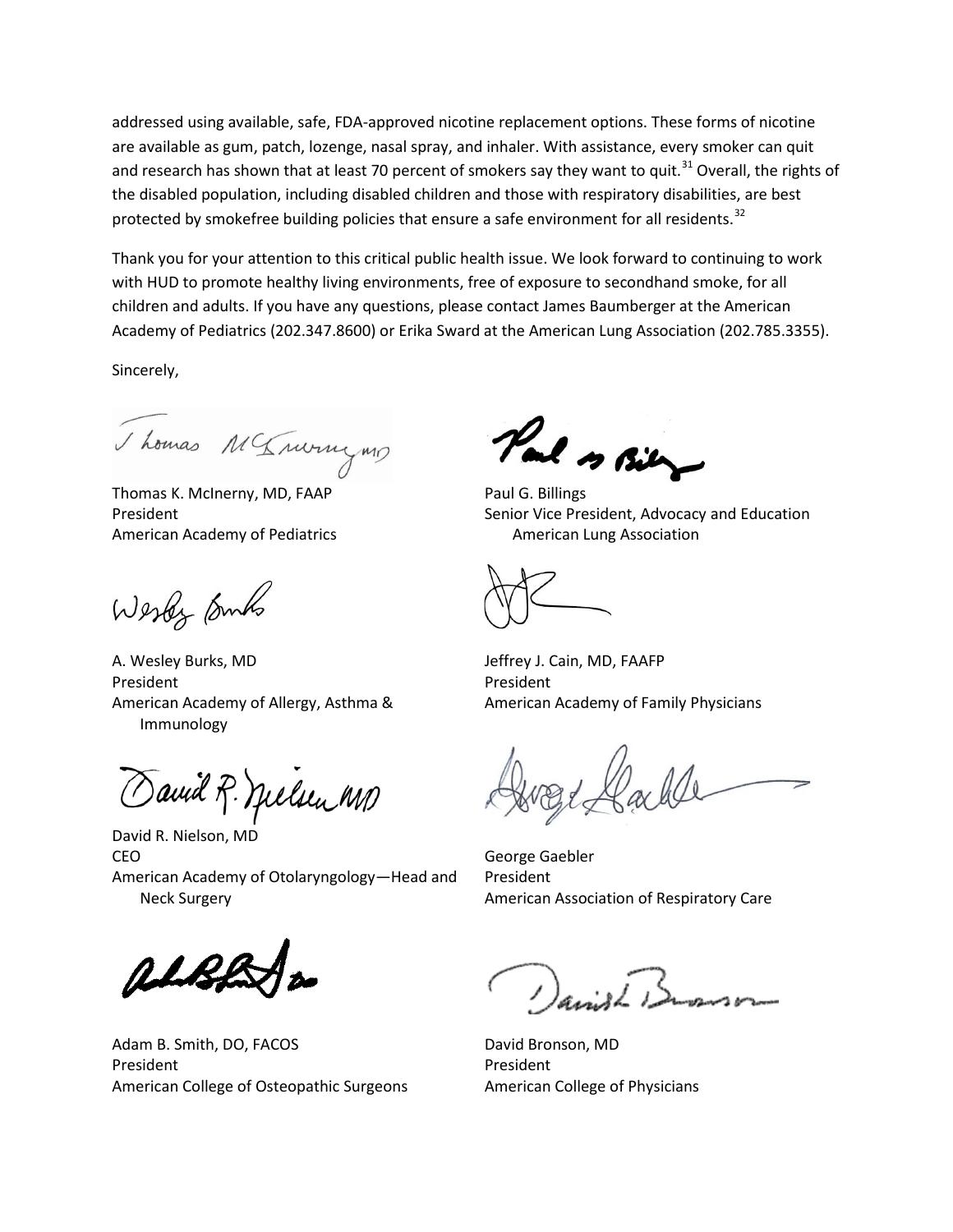Michael A. Berry, CAE Executive Director American College of Preventive Medicine

Sue a. Nelson

Sue A. Nelson Vice President, Federal Advocacy American Heart Association

Oaveluhnom

Lee Vander Lugt, DO Executive Director American Osteopathic Academy of Orthopedics

 $\mathbb{Z}$ 

Gary Ewart Director, Government Relations American Thoracic Society

Richard W. Honsinger, MD President Joint Council of Allergy, Asthma and Immunology

Jeffrey Levi, PhD Executive Director Trust for America's Health

Barbara Leng

Barbara Levy, MD, FACOG Vice President, Health Policy American Congress of Obstetricians and Gynecologists

2 Modern

James L. Madara, MD Executive Vice President, CEO American Medical Association

Augel. Bijai

Georges C. Benjamin, MD, FACP, FACEP (E) Executive Director American Public Health Association

Sym M. Sen

Susan M. Liss Executive Director Campaign for Tobacco-Free Kids

mutulenne

Robert M. Pestronk, MPH Executive Director National Association of County and City Health **Officials**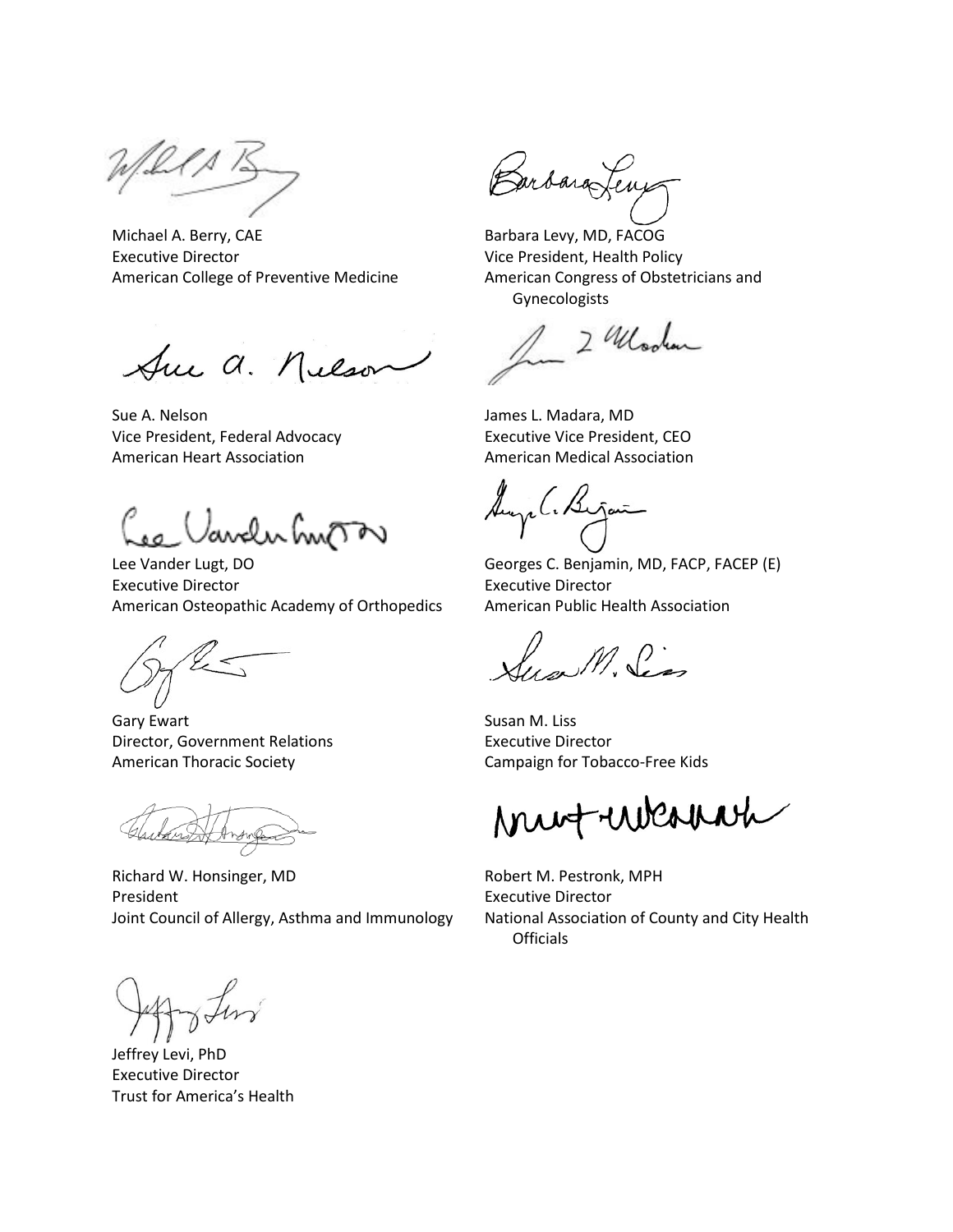<sup>1</sup> US Department of Health and Human Services. *The Health Consequences of Involuntary Exposure to Tobacco Smoke: A Report of the Surgeon General*. Atlanta, GA: US Department of Health and Human Services, Centers for Disease Control and Prevention, Coordinating Center for Health Promotion, National Center for Chronic

 $\overline{\phantom{a}}$ 

- Disease Prevention and Health Promotion, Office on Smoking and Health; 2006. <sup>2</sup> US Environmental Protection Agency. *Respiratory Health Effects of Passive Smoking: Lung Cancer and Other Disorders*. Washington, DC: US Environmental Protection Agency, Office of Research and Development, Office of Air and Radiation; 1992. <sup>3</sup> US Department of Health and Human Services. *The Health Consequences of Involuntary Exposure to Tobacco*
- *Smoke: A Report of the Surgeon General*. 4 US Department of Health and Human Services. *The Health Consequences of Involuntary Exposure to Tobacco*
- *Smoke: A Report of the Surgeon General*. California Environmental Protection Agency, Air Resources Board, Office of Environmental Health Hazard Assessment. *Proposed Identification of Environmental Tobacco Smoke*
- *as a Toxic Air Contaminant*. Sacramento, CA: California Environmental Protection Agency; 2005.<br><sup>5</sup> California Environmental Protection Agency, Air Resources Board, Office of Environmental Health Hazard
- Assessment. *Proposed Identification of Environmental Tobacco Smoke as a Toxic Air Contaminant*. 6 West DC, Romano PS, Azari R, Rudominer A, Holman M, Sandhu S. Impact of environmental tobacco smoke on
- children with sickle cell disease. *Arch Pediatr Adolesc Med*. 2003; 157(12):1197–1201. <sup>7</sup> Mannino DM, Moorman JE, Kingsley B, Rose D, Repace J. Health effects related to environmental tobacco smoke exposure in children in the United States: data from the Third National HealthandNutrition Examination
- Survey. *Arch Pediatr Adolesc Med*. 2001;155(1):36–41.<br><sup>8</sup> Gilliland FD, Berhane K, Islam T, et al. Environmental tobacco smoke and absenteeism related to respiratory

illness in schoolchildren. *Am J Epidemiol*. 2003;157(10):861–869. <sup>9</sup> Matt GE, Quintana PJ, Hovell MF, et al. Households contaminated by environmental tobacco smoke: sources of

- infant exposures. Tobacco Control 2004;13(1):29-3.<br><sup>10</sup> Yolton K, Dietrich K, Auinger P, Lanphear BP, Hornung R. Exposure to environmental tobacco smoke and cognitive abilities among U.S. children and adolescents. Environ Health Perspect. 2005;113(1):98 -103.<br><sup>11</sup> Abreu-Villac a Y. Seidler FJ. Tate CA. Cousins MM. Slotkin TA. Prenatal nicotine exposure alters the response to
- nicotine administration in adolescence: effects on cholinergic systems during exposure and withdrawal. *Neuropsychopharmacology*. 2004;29(5): 879–890. Abreu-Villac¸a Y, Seidler FJ, Slotkin TA. Does prenatal nicotine exposure sensitize the brain to nicotine-induced neurotoxicity in adolescence? *Neuropsychopharmacology*. 2004;29(8):1440–1450. Nordberg A, Zhang XA, Fredriksson A, Eriksson P. Neonatal nicotine exposure induces permanent changes in brain nicotinic receptors and behaviour in adult
- mice. *Brain Res Dev Brain Res*. 1991;63(1–2):201–207. <sup>12</sup> Slotkin TA, Seidler FJ, Qiao D, et al. Effects of prenatal nicotine exposure on primate brain development and attempted amelioration with supplemental choline or vitamin C: neurotransmitter receptors, cell signaling and cell development biomarkers in fetal brain regions of rhesus monkeys. *Neuropsychopharmacology*.
- 2005;30(1):129–144. <sup>13</sup> Ernst M, Moolchan ET, Robinson ML. Behavioral and neural consequences of prenatal exposure to nicotine. *J Am Acad Child Adolesc Psychiatry*. 2001;40(6):630–641. Slotkin TA, Tate CA, Cousins MM, Seidler FJ. Prenatal nicotine exposure alters the responses to subsequent nicotine administration and withdrawal in adolescence:
- serotonin receptors and cell signaling. *Neuropsychopharmacology*. 2006;31(11):2462–2475. <sup>14</sup> Cornelius MD, Leech SL, Goldschmidt L, Day NL. Prenatal tobacco exposure: is it a risk factor for early tobacco experimentation? *Nicotine Tob Res*. 2000;2(1):45–52. <sup>15</sup> Al Mamun A, O'Callaghan FV, Alati R, et al. Does maternal smoking during pregnancy predict the smoking
- patterns of young adult offspring? A birth cohort study. *Tob Control*. 2006;15(6):452–457. Roberts KH, Munafo MR, Rodriguez D, et al. Longitudinal analysis of the effect of prenatal nicotine exposure on
- subsequent smoking behavior of offspring. *Nicotine Tob Res*. 2005; 7(5):801–808. <sup>16</sup> Barillo DJ, Goode R. Fire fatality study: demographics of fire victims. *Burns*. 1996;22(2): 85–88. Copeland AR. Accidental fire deaths: the 5-year Metropolitan Dade Country experience from 1979 until 1983. *Z Rechtsmed*. 1985;94(1):71–79. Squires T, Busuttil A. Can child fatalities in house fires be prevented? *Inj Prev.* 1996;2(2): 109–113. Whidden P. Deaths of children in house fires. *BMJ*. 1996;312(7029):511.